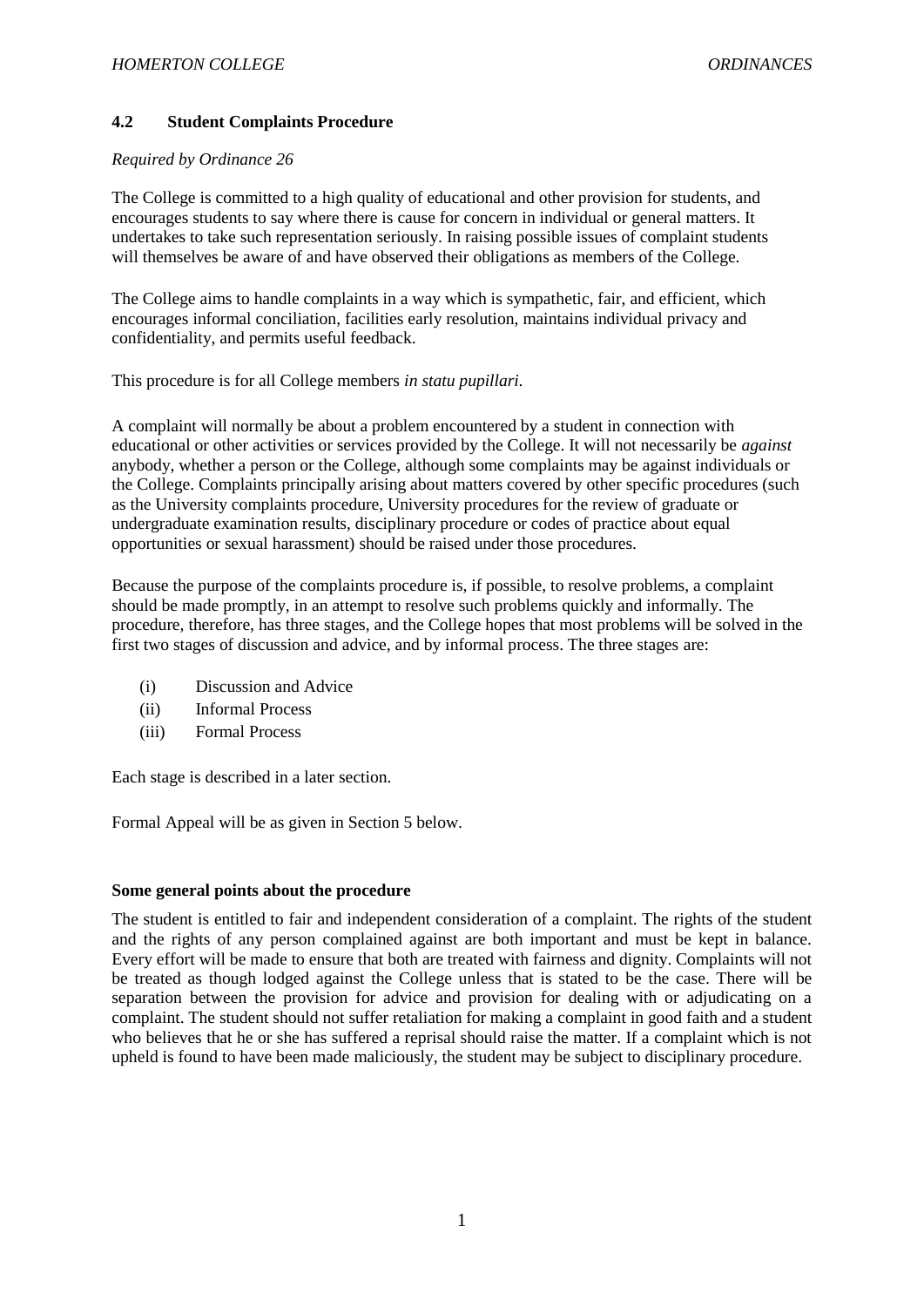The student may withdraw a complaint or stop the process at any time in Stage 1 and 2 and, in Stage 3, with the consent of the chair of the panel (identified below). Personal privacy will be respected. Confidential information will not be communicated without the consent of the student, other than in exceptional circumstances (for example in reporting an alleged criminal offence to the Police). The student has a free choice of adviser and representative, who need not be the same person. Normally this would be a College Tutor, but students are free to go to someone else if they prefer.

Complaints will be dealt with promptly to ensure that delay does not hinder fair resolution. Minor complaints will normally be resolved at an early stage.

A complaint can only be brought by a student affected, although several affected students may act together. A particular complaint cannot normally be pursued under both College and University procedures.

If a complaint is upheld there should be a satisfactory remedy or outcome, which may include:

- a full explanation:
- an apology (which is not an admission of liability);
- rectification of the matter if possible;
- financial recompense (for example if the student has paid for something which he or she did not receive);
- disciplinary action.

Written records will be kept of complaints using a procedure compliant with data protection requirements. The student will have access to the documents submitted about his or her case, and those taking part in the compliant will be informed that this is so. Otherwise the records will be confidential. An annual report will be made to Council, in which references to individual cases will be anonymised.

## **4.2.1 Stage 1: Discussion and Advice**

- 4.2.1.1. It is very important to get early advice about problems. Often, this can resolve the matter quickly and informally.
- 4.2.1.2. Normally, a student would seek the advice of a College officer such as a Tutor, or Director of **Studies**

Other possibilities include:

- other relevant members of the academic staff of the College;
- the University Counselling Service;
- the Disability Resource Centre:
- officers of HUS or CUSU (or NUS) (e.g. the welfare officer, the academic affairs officer, or the women's officer).
- 4.2.1.3. The student can expect to be given advice on how to process and on an appropriate course of action, advice about what would constitute an appropriate remedy, and an opportunity to consider whether there is indeed a complaint to be addressed. The student will then be in a position to decide whether to proceed further, and how.